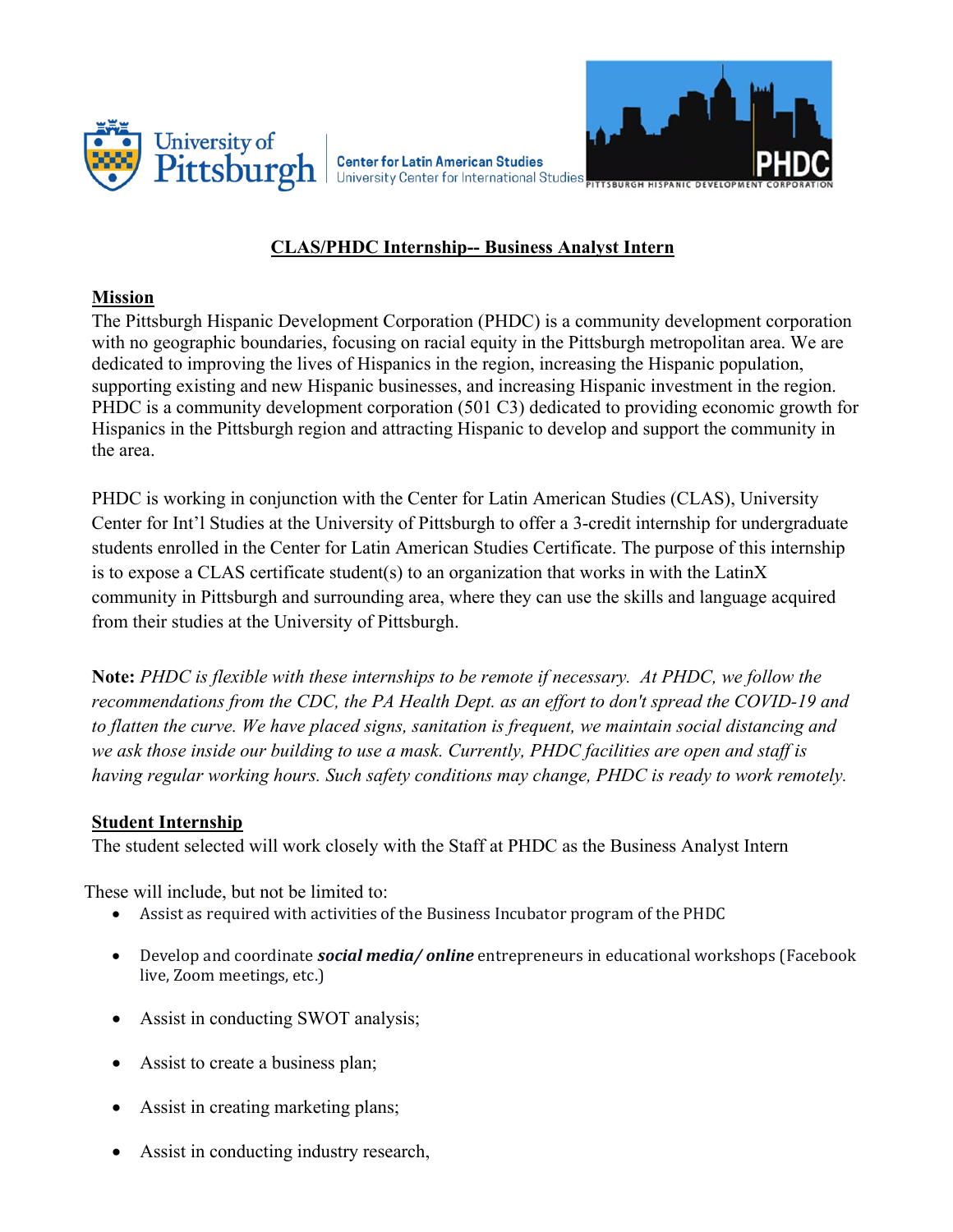- Elaborate competitor's analysis matrix;
- Assisting in company budgeting and forecasting;
- Assisting with and coordinating entrepreneurship education workshops, especially those related to Latino business start-ups, and day-to-day tasks, such as setting up meetings, recording information and meeting notes.

### **Specific Internship Outcomes**

Upon completion of this internship, the Intern will:

- o Acquire and understanding of how non-profits work.
- o Acquire experience and skills on how to create business plans.
- o Acquire experience and skills necessary to effectively develop and execute marketing plan, learn the use of matrixes.
- o Acquire experience and skills necessary by helping develop budgets, marketing strategies and forecasting for new business in the region.
- o Acquire experience and skills in event and project planning, coordination and management for local non-profit organization that works with new businesses in the region.

### **Required & Desired Skills**

This internship is for a upper class women/men (sophomores and junior going into the following year) during the Academic Term, she/he will be in good academic standing (3.0 Minimum GPA) and be available for the entirety of the internship period. Must be proficient in communication, organizational, and analytical skills. The ability to speak and write in Spanish on at least an intermediate level is required. Must have experience in Microsoft Office Suite software programs, Google Docs, Google Suite, and the use of social media. Must have knowledge of economic development and/or business management, including budgeting, would be helpful although not required. She/he will be able to multitask in a fast-paced, team environment under direct supervision but also thrive as a self-starter.

Consideration for selection will be given to:

- -- Academic accomplishment,
- -- Progress toward completion of the CLAS certificate,
- -- Strength of the statement of intent,
- --Spanish speaking fluency

### **Schedule & Structure**

*Keep in mind that this is a non-compensation internship.* Requirements:

> • Students will be required to meet with the CLAS Staff during the duration of the internship which is 120 hours in total. The meetings will take place three times during the duration of the internship (40 hours, 80 hours, and at the end of the 120 hours). While doing the internship the student will work on:

> > **Portfolio**—Students create a portfolio to keep samples of written work, photographs, videos, reports, interview transcripts, summaries, certificates of training, reference letters and other documentation of the internship experience and their contribution to the work of the organization at which they were interns.